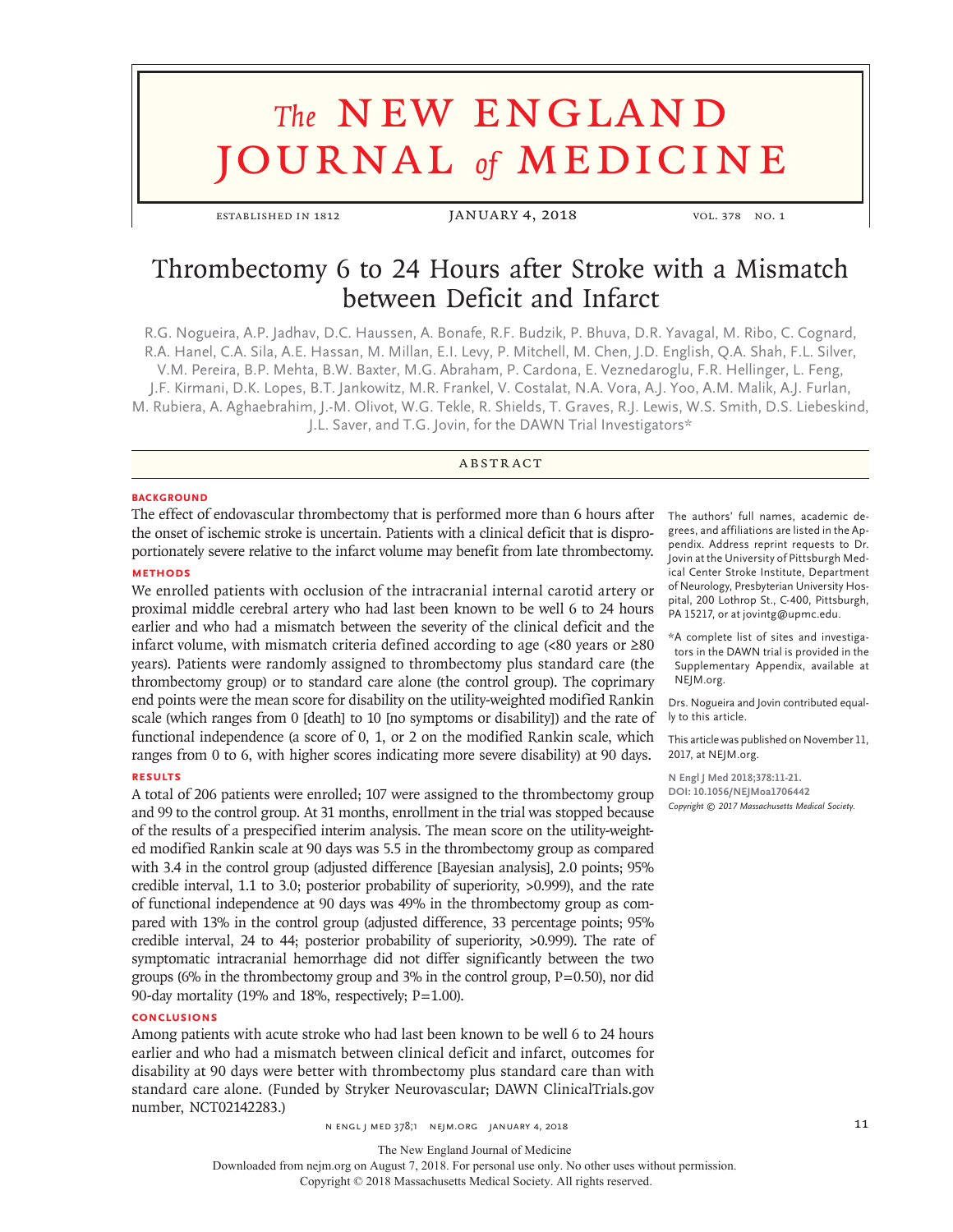EН *A Quick Take is NEIM org NEJM.org* 

**EVIOUS RANDOMIZED TRIALS THAT INvolved patients with acute stroke<sup>1-6</sup> showed that endovascular thrombectomy had a clinical benefit when it was performed within 6 hours** revious randomized trials that involved patients with acute stroke<sup>1-6</sup> showed that endovascular thrombectomy had a clinafter the onset of stroke symptoms<sup>7</sup> and that the benefit diminished as the interval between the time that the patient was last known to be well and thrombectomy increased.8 For the purposes of determining eligibility for thrombolysis or thrombectomy, the time that the patient was last known to be well has typically been considered to be the time of stroke onset, including among patients who wake up with stroke symptoms or have an uncertain time of stroke onset. There is limited information on the effect of thrombectomy that is performed more than 6 hours after the time that the patient was last known to be well, particularly among patients with ischemic brain tissue that has not yet undergone infarction and may be salvaged with reperfusion. Patients with brain tissue that may be salvaged with reperfusion can be identified by the presence of a clinical deficit that is disproportionately severe relative to the volume of infarcted tissue on imaging studies (see Section S3 in the Supplementary Appendix, available with the full text of this article at NEJM.org).<sup>9</sup>

Results of previous nonrandomized studies have suggested that patients who have a mismatch between the volume of brain tissue that may be salvaged and the volume of infarcted tissue could benefit from reperfusion of occluded proximal anterior cerebral vessels, even when the reperfusion is performed more than 6 hours after the patient was last known to be well.<sup>10,11</sup> In the DAWN (DWI or CTP Assessment with Clinical Mismatch in the Triage of Wake-Up and Late Presenting Strokes Undergoing Neurointervention with Trevo) trial, we compared endovascular thrombectomy plus standard medical care with standard medical care alone for the treatment of patients with acute stroke who had last been known to be well 6 to 24 hours earlier and who had a mismatch between clinical deficit and infarct.

#### METHODS

### **Trial Design**

The DAWN trial was a multicenter, prospective, randomized, open-label trial with a Bayesian adaptive–enrichment design and with blinded assessment of end points.<sup>12</sup> The trial protocol was approved by the institutional review board at each participating site. Enrolled patients or their surrogates provided written informed consent. The trial was designed and conducted by a steering committee, which was composed of independent academic investigators and statisticians, in collaboration with the sponsor, Stryker Neurovascular, which provided funding and the thrombectomy devices for the trial and performed regulatory monitoring at each site and central database maintenance. The first drafts of the manuscript were written by the first and last authors, with input from all the authors and with no writing assistance from the sponsor. The authors had unrestricted access to the data. The data analysis was performed by a data-management staff from Stryker Neurovascular, with oversight from independent statisticians. All the authors vouch for the completeness and accuracy of the reported data and the fidelity of the trial to the protocol. Decisions related to safety, adaptive–enrichment techniques, and trial discontinuation were made at the recommendation of an independent data and safety monitoring board.

Information on the inclusion and exclusion criteria, interventions, and assessments has been published previously.12 The trial protocol and statistical analysis plan are available at NEJM.org.

#### **Patients**

Patients were eligible for inclusion in the trial if they had evidence of occlusion of the intracranial internal carotid artery, the first segment of the middle cerebral artery, or both on computed tomographic (CT) angiography or magnetic resonance angiography. In addition, patients had to have a mismatch between the severity of the clinical deficit and the infarct volume, which was defined according to the following criteria: those in Group A were 80 years of age or older, had a score of 10 or higher on the National Institutes of Health Stroke Scale (NIHSS; scores range from 0 to 42, with higher scores indicating a more severe deficit), and had an infarct volume of less than 21 ml; those in Group B were younger than 80 years of age, had a score of 10 or higher on the NIHSS, and had an infarct volume of less than 31 ml; and those in Group C were younger than 80 years of age, had a score of 20 or higher on the NIHSS, and had an infarct volume of 31 to less than 51 ml. Infarct volume was assessed with the use of diffusion-weighted magnetic resonance imaging (MRI) or perfusion CT and was measured with the use of automated software (RAPID, iSchemaView).

Other inclusion criteria were an age of 18 years

12 **12** N ENGL J MED 378;1 NEJM.ORG JANUARY 4, 2018

The New England Journal of Medicine

Downloaded from nejm.org on August 7, 2018. For personal use only. No other uses without permission.

Copyright © 2018 Massachusetts Medical Society. All rights reserved.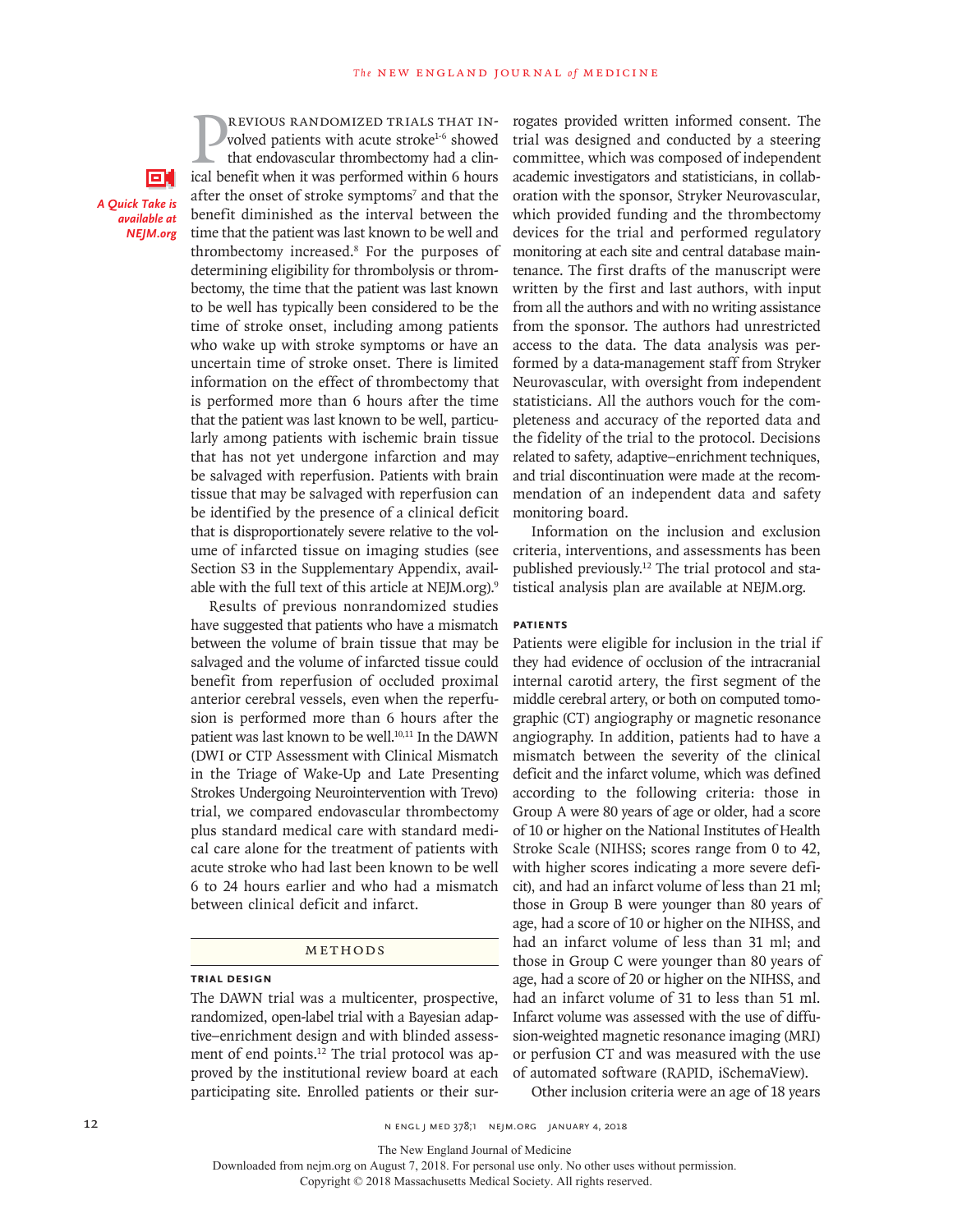or older, an interval between the time that the patient was last known to be well and randomization of 6 to 24 hours, a prestroke score of 0 or 1 on the modified Rankin scale (which ranges from 0 to 6, with a score of 0 indicating no disability and higher scores indicating more severe disability), no evidence of intracranial hemorrhage on CT or MRI, and no evidence of an infarct involving more than one third of the territory of the middle cerebral artery on CT or MRI at baseline. Patients either did not meet the usual criteria for treatment with intravenous alteplase because of a late presentation or received treatment with intravenous alteplase and had persistent occlusion of the vessel at the time that they were eligible for enrollment in the trial.

# **Treatment**

Patients were randomly assigned, in a 1:1 ratio, to thrombectomy plus standard medical care (the thrombectomy group) or to standard medical care alone (the control group). Randomization was performed with the use of a central, Web-based procedure, with block minimization processes to balance the two treatment groups, and was stratified according to mismatch criteria (Group A, Group B, or Group C), the interval between the time that the patient was last known to be well and randomization (6 to 12 hours or >12 to 24 hours), and the occlusion site (intracranial internal carotid artery or the first segment of the middle cerebral artery).

The trial was conducted at 26 centers in the United States, Canada, Europe, and Australia; at least 40 mechanical thrombectomy procedures had been performed at each center annually. Enrolled patients were admitted to stroke units or intensive care units. Patients who had not received intravenous alteplase could receive therapy with antiplatelet agents, which could be started within 24 hours after randomization. Standard medical care was provided in accordance with local guidelines (see Section S6 in the Supplementary Appendix).12 Thrombectomy was performed with the use of the Trevo device (Stryker Neurovascular), a retrievable self-expanding stent that is used to remove occlusive thrombi and restore blood flow. Rescue reperfusion therapy with other devices or pharmacologic agents was not permitted. Concomitant stenting of the cervical internal carotid artery at the time of thrombectomy was not permitted, but carotid angioplasty was permitted if necessary to allow for intracranial access for the catheter to deploy the retriever device.

#### **End Points**

For the coprimary end points, scores on the modified Rankin scale were obtained through inperson, formal, structured interviews with patients and caregivers that were performed by local certified assessors<sup>13,14</sup> who were unaware of the treatment assignments.<sup>15</sup> For the 43 patients for whom in-person assessment was not possible, telephone interviews with patients, caregivers, or both were performed.

The first primary end point was the mean score for disability on the utility-weighted modified Rankin scale at 90 days. To determine the utilityweighted score, the score on the modified Rankin scale is weighted according to average values calculated from patient-centered and cliniciancentered studies.16-18 The following weights are assigned to scores 0 through 6 on the modified Rankin scale: 10.0, 9.1, 7.6, 6.5, 3.3, 0, and 0, respectively. The utility-weighted modified Rankin scale ranges from 0 (death) to 10 (no symptoms or disability).

The second primary end point was the rate of functional independence (defined as a score of 0, 1, or 2 on the modified Rankin scale) at 90 days. This end point was changed from a secondary end point to a coprimary end point at the request of the Food and Drug Administration at 30 months after the start of the trial, when the trial was still blinded.

Prespecified secondary end points were an early therapeutic response (defined as a decrease in the NIHSS score of ≥10 from baseline or an NIHSS score of 0 or 1 on day 5, 6, or 7 of hospitalization or at discharge if it occurred before day 5), death from any cause at 90 days, centrally adjudicated infarct volume and change from baseline in the infarct volume at 24 hours, and evidence of recanalization of the occluded vessel on CT angiography or magnetic resonance angiography at 24 hours (see Section S3 in the Supplementary Appendix). In the thrombectomy group, a secondary end point was centrally adjudicated successful recanalization (on the basis of findings on postprocedural conventional angiography), which was defined as a grade of 2b or 3 on the modified Thrombolysis in Cerebral Infarction scale (which ranges from 0 to 3, with a grade of 2b or 3 indicating reperfusion of >50% of the affected territory). A prespecified subgroup analysis for heterogeneity of treatment effect was performed, with subgroups defined according to mismatch criteria (Group A, Group B, or Group C), the interval be-

 $N$  engl j med 378;1  $N$  equals are produced as a set of  $13$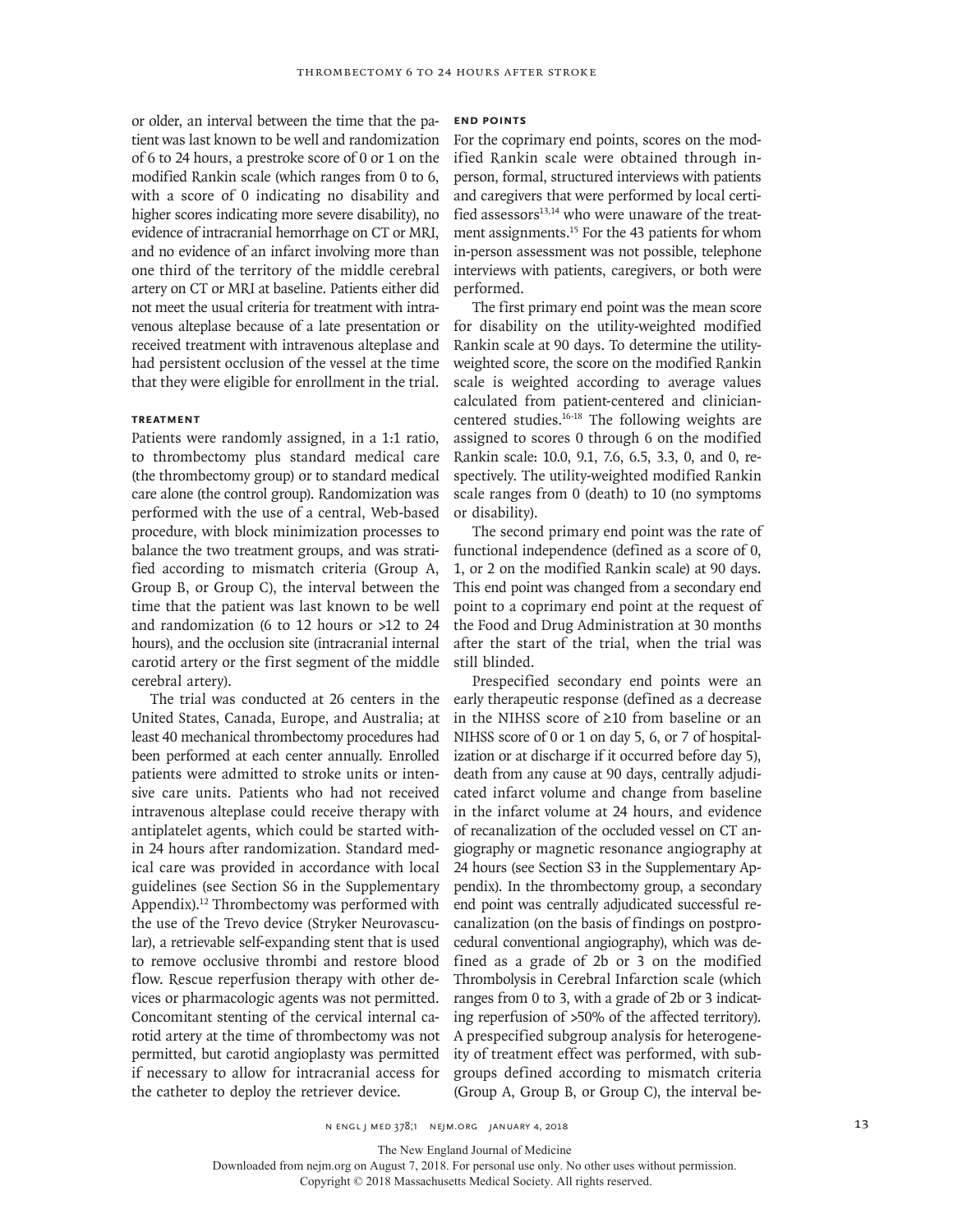tween the time that the patient was last known to be well and randomization (6 to 12 hours or >12 to 24 hours), occlusion site (intracranial internal carotid artery or the first segment of the middle cerebral artery), sex, age (<80 years or ≥80 years), baseline NIHSS score (10 to 17 or >17), type of stroke onset (on awakening, unwitnessed stroke, or witnessed stroke), and time from the first observation of symptoms to randomization (0 to 6 hours or >6 hours).

The main safety end point was stroke-related death at 90 days. Other safety end points included neurologic deterioration (defined as an increase in the NIHSS score of ≥4 points within 5 days after stroke that was not attributed to intracranial hemorrhage or malignant cerebral edema) and symptomatic intracranial hemorrhage (defined according to European Cooperative Acute Stroke Study III criteria as the presence of extravascular blood in the cranium that was associated with an increase in the NIHSS score of ≥4 points or death and was judged to be the predominant cause of neurologic deterioration) within 24 hours after randomization.19 Safety end points, procedurerelated complications, and serious adverse events were adjudicated by an independent clinical-events committee.

#### **Statistical Analysis**

The adaptive trial design allowed for a sample size ranging from 150 to 500 patients. During interim analyses, the decision to stop or continue enrollment was based on a prespecified calculation of the probability that thrombectomy plus standard care would be superior to standard care alone with respect to the first primary end point. The enrichment trial design gave us the flexibility to identify whether the benefit of the trial intervention was restricted to a subgroup of patients with relatively small infarct volumes at baseline. The interim analyses, which included patients with available follow-up data at the time of the analysis, were prespecified to test for the futility, enrichment, and success of the trial.

The first primary analysis, which evaluated the posterior probability that thrombectomy plus standard care would be superior to standard care alone with respect to the mean score for disability on the utility-weighted modified Rankin scale at 90 days, was conducted with the use of a Bayesian statistical model with adjustment for infarct volume at baseline. The threshold for significance was a one-sided posterior probability of superiority of at least 0.986, which was increased from 0.975 to account for the potential for enrichment and different final sample sizes. The second primary analysis, which evaluated the posterior probability that thrombectomy plus standard care would be superior to standard care alone with respect to the rate of functional independence (a score of 0, 1, or 2 on the modified Rankin scale) at 90 days, was conducted with the use of the same statistical model (with an assumption of normal distribution) and was carried out in a nested hierarchical fashion. The trial had 86% power to detect an adjusted difference between the two treatment groups in the mean score on the utility-weighted modified Rankin scale of 1.0. No additional adjustments for multiplicity were made for analyses of the secondary end points. Bayesian multiple imputations were used for patients who had missing values for the primary analyses. Descriptive statistics were calculated with the use of the last-observation-carried-forward method for patients who had missing values for the subgroup analyses.

Enrollment in the trial was stopped at 31 months, because the results of an interim analysis met the prespecified criterion for trial discontinuation, which was a predictive probability of superiority of thrombectomy of at least 95% for the first primary end point. This was the first prespecified interim analysis that permitted stopping for this reason, and it was based on the enrollment of 200 patients. Because enrichment thresholds had not been crossed, the analysis included the full population of patients enrolled in the trial, regardless of infarct volume. (For details about the statistical analysis, see Section S4 in the Supplementary Appendix.)

#### **RESULTS**

## **Patient Characteristics**

From September 2014 through February 2017, a total of 206 patients were enrolled in the trial; 107 were randomly assigned to the thrombectomy group and 99 to the control group (Fig. S1 in the Supplementary Appendix). Baseline characteristics are shown in Table 1, and in Table S1 in the Supplementary Appendix. At baseline, the median NIHSS score, which indicates the severity of the

14 **14** N ENGL J MED 378;1 NEJM.ORG JANUARY 4, 2018

The New England Journal of Medicine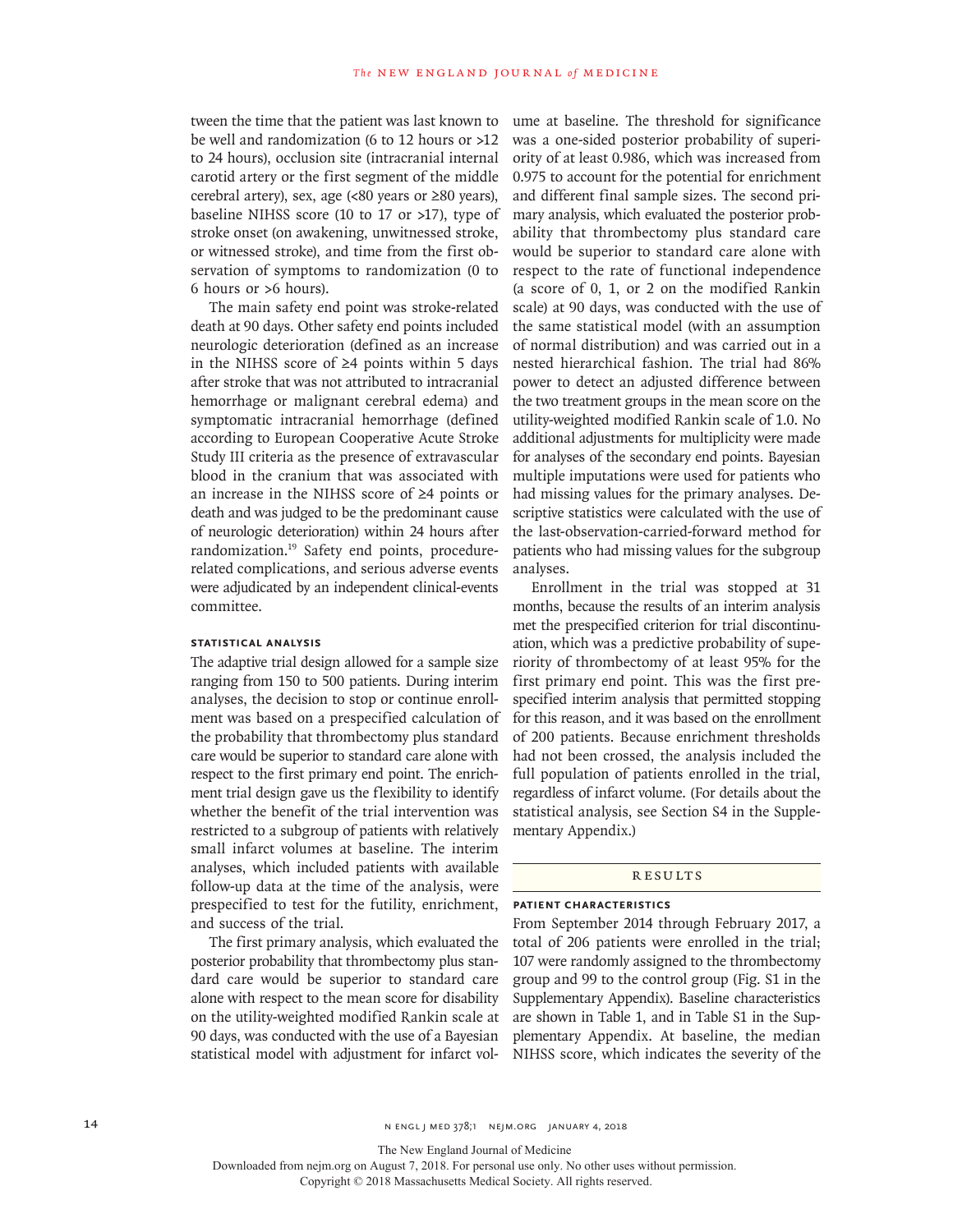| Table 1. Characteristics of the Patients at Baseline.*                                 |                                          |                                    |  |  |  |
|----------------------------------------------------------------------------------------|------------------------------------------|------------------------------------|--|--|--|
| Variable                                                                               | <b>Thrombectomy Group</b><br>$(N = 107)$ | <b>Control Group</b><br>$(N = 99)$ |  |  |  |
| $Age - yr$                                                                             | $69.4 \pm 14.1$                          | $70.7 \pm 13.2$                    |  |  |  |
| Age ≥80 yr — no. (%)                                                                   | 25(23)                                   | 29 (29)                            |  |  |  |
| Male sex - no. $(%)$                                                                   | 42 (39)                                  | 51(52)                             |  |  |  |
| Atrial fibrillation — no. (%)                                                          | 43 (40)                                  | 24 (24)                            |  |  |  |
| Diabetes mellitus - no. (%)                                                            | 26(24)                                   | 31(31)                             |  |  |  |
| Hypertension - no. (%)                                                                 | 83 (78)                                  | 75 (76)                            |  |  |  |
| Previous ischemic stroke or transient ischemic attack - no. (%)                        | 12(11)                                   | 11(11)                             |  |  |  |
| NIHSS score†                                                                           |                                          |                                    |  |  |  |
| Median                                                                                 | 17                                       | 17                                 |  |  |  |
| Interquartile range                                                                    | $13 - 21$                                | $14 - 21$                          |  |  |  |
| 10 to 20 - no. (%)                                                                     | 78 (73)                                  | 72 (73)                            |  |  |  |
| Treatment with intravenous alteplase - no. (%)                                         | 5(5)                                     | 13(13)                             |  |  |  |
| Infarct volume - ml                                                                    |                                          |                                    |  |  |  |
| Median                                                                                 | 7.6                                      | 8.9                                |  |  |  |
| Interquartile range                                                                    | $2.0 - 18.0$                             | $3.0 - 18.1$                       |  |  |  |
| Type of stroke onset - no. (%) :                                                       |                                          |                                    |  |  |  |
| On awakening                                                                           | 67(63)                                   | 47(47)                             |  |  |  |
| Unwitnessed stroke                                                                     | 29 (27)                                  | 38 (38)                            |  |  |  |
| Witnessed stroke                                                                       | 11(10)                                   | 14(14)                             |  |  |  |
| Occlusion site - no. (%)                                                               |                                          |                                    |  |  |  |
| Intracranial internal carotid artery                                                   | 22(21)                                   | 19(19)                             |  |  |  |
| First segment of middle cerebral artery                                                | 83 (78)                                  | 77 (78)                            |  |  |  |
| Second segment of middle cerebral artery                                               | 2(2)                                     | 3(3)                               |  |  |  |
| Interval between time that patient was last known to be well<br>and randomization - hr |                                          |                                    |  |  |  |
| Median                                                                                 | 12.2                                     | 13.3                               |  |  |  |
| Interquartile range                                                                    | $10.2 - 16.3$                            | $9.4 - 15.8$                       |  |  |  |
| Range                                                                                  | $6.1 - 23.5$                             | $6.5 - 23.9$                       |  |  |  |
| Time from first observation of symptoms to randomization - hr                          |                                          |                                    |  |  |  |
| Median                                                                                 | 4.8                                      | 5.6                                |  |  |  |
| Interquartile range                                                                    | $3.6 - 6.2$                              | $3.6 - 7.8$                        |  |  |  |

\* Plus–minus values are means ±SD. Percentages may not sum to 100 because of rounding. There were no significant differences between the two treatment groups with respect to the baseline characteristics, except for a history of atrial fibrillation (P=0.01), treatment with intravenous alteplase (P=0.04), and the onset of stroke on awakening (P=0.03). † Scores on the National Institutes of Health Stroke Scale (NIHSS) range from 0 to 42, with higher scores indicating a

more severe deficit. ‡ A patient with the onset of stroke on awakening had last been known to be well before going to bed and had the first

observation of symptoms on awakening. In a patient with an unwitnessed stroke, the time that the patient had last been known to be well and the first observation of symptoms were different and the first observation of symptoms did not occur on awakening. In a patient with a witnessed stroke, the time that the patient had last been known to be well and the first observation of symptoms were the same; all patients with a witnessed stroke had a time from first observation of symptoms to randomization of more than 6 hours.

§ Patients who had occlusion of the intracranial internal carotid artery may also have had occlusion of the first segment of the middle cerebral artery.

N ENGL J MED 378;1 NEJM.ORG JANUARY 4, 2018 15

The New England Journal of Medicine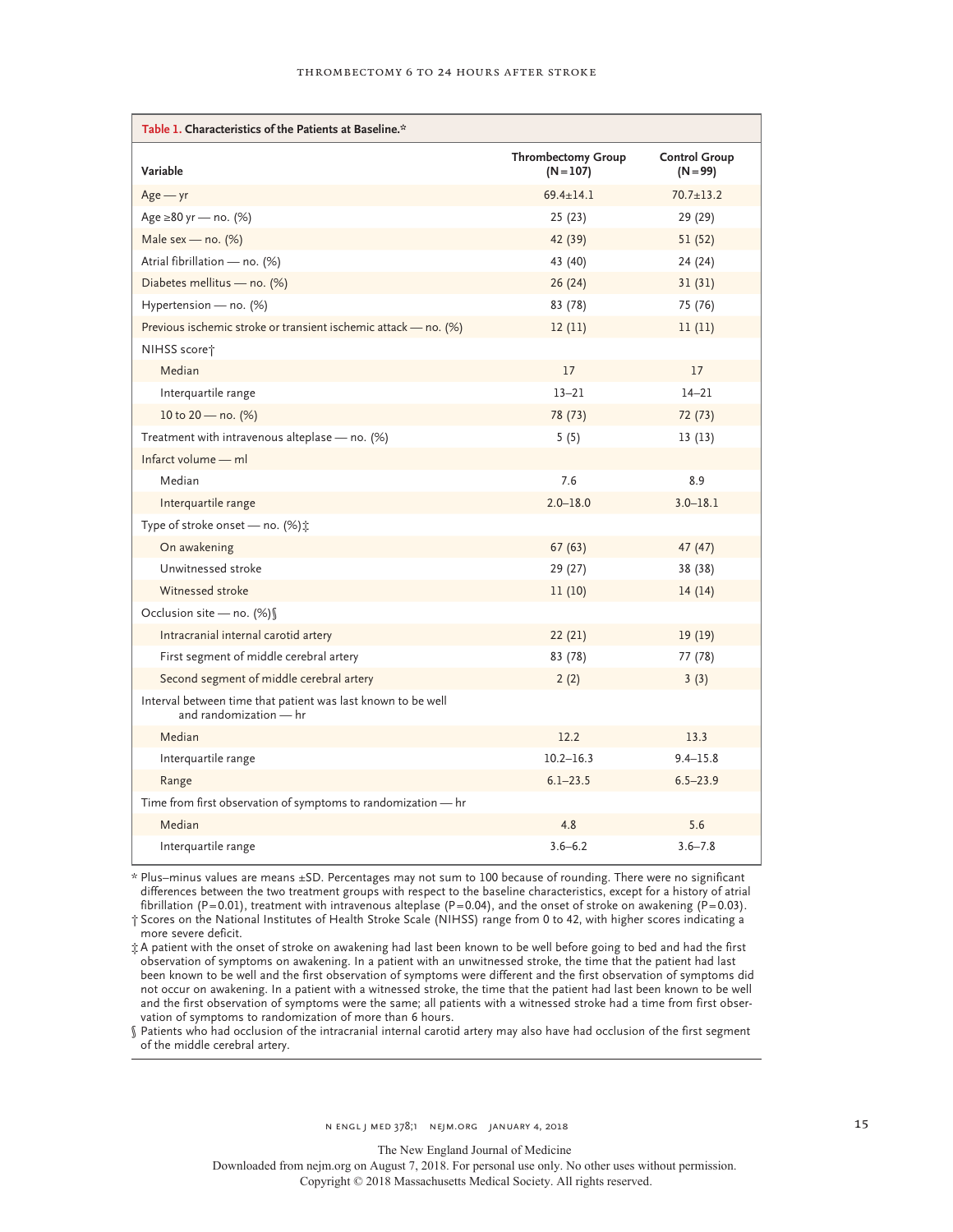| Table 2. Efficacy Outcomes.*                                       |                                      |                                |                                                        |                                                                       |                                                   |
|--------------------------------------------------------------------|--------------------------------------|--------------------------------|--------------------------------------------------------|-----------------------------------------------------------------------|---------------------------------------------------|
| Outcome                                                            | Thrombectomy<br>Group<br>$(N = 107)$ | Control<br>Group<br>$(N = 99)$ | Absolute<br><b>Difference</b><br>(95% CI) <sup>+</sup> | Adjusted<br><b>Difference</b><br>(95% Credible<br>Interval) $\hat{x}$ | <b>Posterior</b><br>Probability<br>of Superiority |
| Primary end points                                                 |                                      |                                |                                                        |                                                                       |                                                   |
| Score on utility-weighted modified Rankin scale at 90 days         | $5.5 \pm 3.8$                        | $3.4 + 3.1$                    | $2.1(1.2-3.1)$                                         | $2.0(1.1-3.0)$                                                        | >0.999                                            |
| Functional independence at 90 days - no. (%)                       | 52 (49)                              | 13(13)                         | $36(24-47)$                                            | $33(21-44)$                                                           | >0.999                                            |
|                                                                    |                                      |                                |                                                        | <b>Risk Ratio</b><br>(95% CI)                                         | P Value                                           |
| Secondary end points                                               |                                      |                                |                                                        |                                                                       |                                                   |
| Early response - no. $(\%)$                                        | 51 (48)                              | 19 (19)                        | $29(16-41)$                                            | $3(2-4)$                                                              | $< 0.001**$                                       |
| Recanalization at 24 hr - no. (%) † †                              | 82(77)                               | 39 (39)                        | $40(27-52)$                                            | $2(2-4)$                                                              | $< 0.001**$                                       |
| Change from baseline in infarct volume at 24 hr - ml <sup>++</sup> |                                      |                                |                                                        |                                                                       | $0.003$ it                                        |
| Median                                                             | $\mathbf{1}$                         | 13                             |                                                        |                                                                       |                                                   |
| Interquartile range                                                | $0 - 28$                             | $0 - 42$                       |                                                        |                                                                       |                                                   |
| Infarct volume at 24 hour - ml <sup>++</sup>                       |                                      |                                |                                                        |                                                                       | $<0.001$ it                                       |
| Median                                                             | 8                                    | 22                             |                                                        |                                                                       |                                                   |
| Interquartile range                                                | $0 - 48$                             | $8 - 68$                       |                                                        |                                                                       |                                                   |
| Grade of 2b or 3 on mTICI scale - no. $(%)$                        | 90 (84)                              | <b>NA</b>                      |                                                        |                                                                       |                                                   |

Plus–minus values are means ±SD. CI denotes confidence interval, and NA not applicable.

† Absolute differences are reported in percentage points, except for the absolute difference in the score on the utility-weighted modified Rankin scale, which is reported in points.

Adjusted differences were estimated with the use of a Bayesian general linear model with adjustment for infarct volume at baseline.

The utility-weighted modified Rankin scale ranges from 0 (death) to 10 (no symptoms or disability).

Functional independence was defined as a score of 0, 1, or 2 on the modified Rankin scale, which ranges from 0 to 6, with higher scores indicating more severe disability.

∥ Early response was defined as a decrease in the NIHSS score of 10 points or more from baseline or an NIHSS score of 0 or 1 on day 5, 6, or 7 of hospitalization or at discharge if it occurred before day 5.

\*\* The P value was calculated with the use of Fisher's exact test.

†† For details on the assessment of this end point, see Section S2 in the Supplementary Appendix.

‡‡ The P value was calculated with the use of the nonparametric Wilcoxon test.

The modified Thrombolysis in Cerebral Infarction (mTICI) scale ranges from 0 to 3, with a grade of 2b or 3 indicating reperfusion of more than 50% of the affected territory.

> stroke deficit, was 17 in both treatment groups; the median infarct volume was 7.6 ml in the thrombectomy group and 8.9 ml in the control group. The median interval between the time that a patient was last known to be well and randomization was 12.2 hours in the thrombectomy group and 13.3 hours in the control group. Baseline characteristics were generally balanced between the two groups, except for the percentage of patients with a history of atrial fibrillation and the percentage who had the onset of stroke symptoms on awakening, which were higher in the thrombectomy group than in the control group, and the percentage of patients who received intravenous alteplase, which was higher in the control group than in the thrombectomy group.

> Thrombectomy was performed in 105 of the 107 patients in the thrombectomy group. Ipsilat-

eral carotid angioplasty was performed in 3 of the 107 patients. In 11 patients in the thrombectomy group (10%), thrombectomy was performed while the patient was under general anesthesia. In 102 of the 105 patients who underwent thrombectomy, the procedure was performed with the use of the Trevo device only; the other 3 patients underwent treatment with alternative endovascular reperfusion devices after the initial treatment with the Trevo device failed, although this approach was not permitted in the protocol.

#### **Efficacy Outcomes**

The first primary end point of the mean score for disability on the utility-weighted modified Rankin scale at 90 days was 5.5 in the thrombectomy group as compared with 3.4 in the control group (adjusted difference [Bayesian analysis], 2.0 points;

16 n engl j med 378;1 nejm.org January 4, 2018

The New England Journal of Medicine

Copyright © 2018 Massachusetts Medical Society. All rights reserved.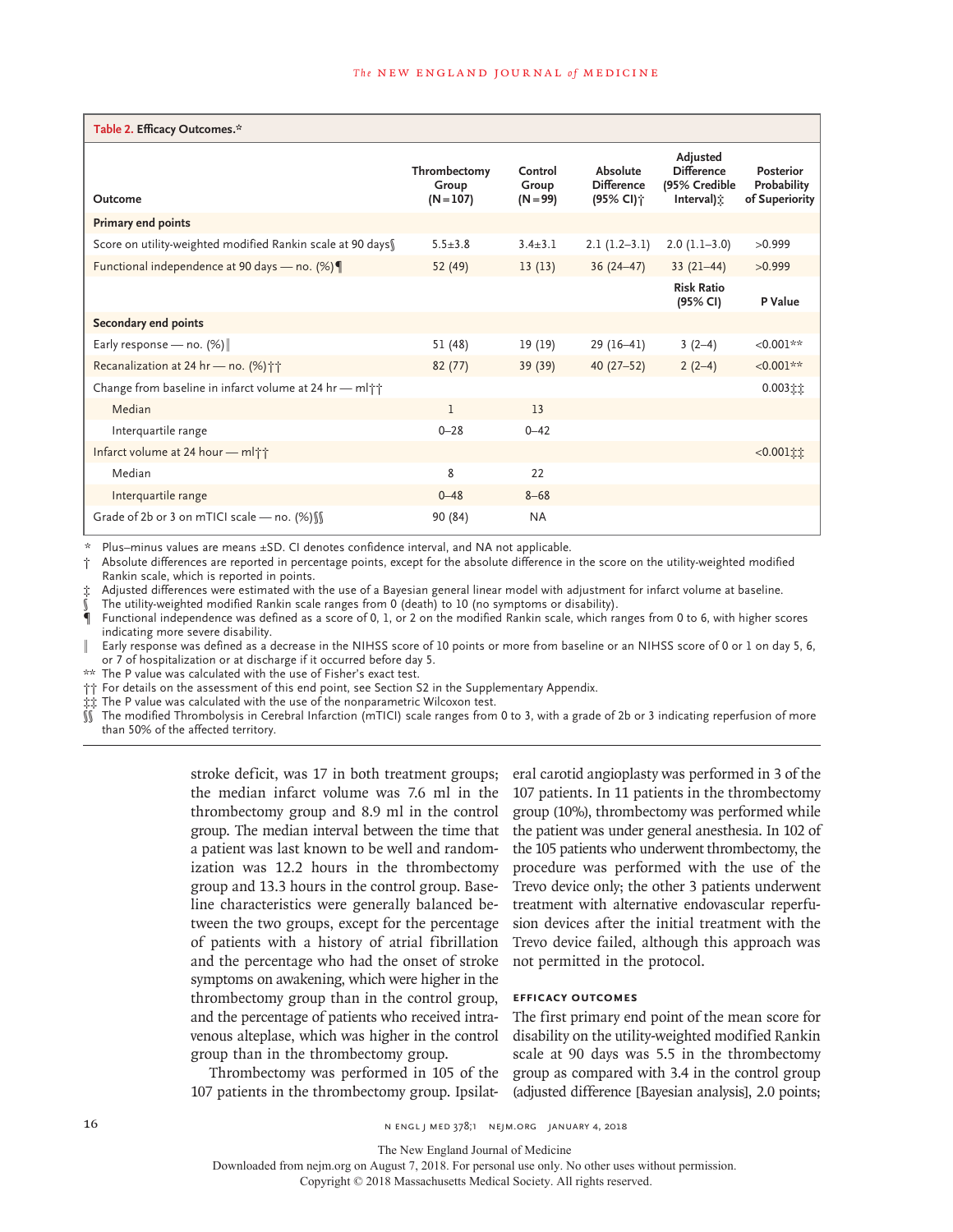95% credible interval, 1.1 to 3.0; posterior probability of superiority, >0.999). The second primary end point of the rate of functional independence (a score of 0, 1, or 2 on the modified Rankin scale) at 90 days was 49% in the thrombectomy group as compared with 13% in the control group (adjusted difference, 33 percentage points; 95% credible interval, 21 to 44; posterior probability of superiority, >0.999) (Table 2 and Fig. 1). In post hoc sensitivity analyses that adjusted for betweengroup differences in baseline characteristics that had a P value of less than 0.10, the posterior probability of superiority of thrombectomy remained significant for both coprimary end points (see Section S7 in the Supplementary Appendix).

Among the patients who underwent thrombectomy, immediate reperfusion was achieved in 84% according to results of central laboratory assessments and in 82% according to results of evaluations by local interventionists; the median interval between the time the patient was last known to be well and reperfusion was 13.6 hours (interquartile range, 11.3 to 18.0). Recanalization was achieved at 24 hours in 77% of the patients in the thrombectomy group and in 36% of the patients in the control group. For all the secondary end points, the comparisons between the two treatment groups favored thrombectomy (Table 2). In prespecified subgroup analyses, no evidence of heterogeneity of treatment effect was detected (Fig. 2); the relatively small sample size limited the power of some of these analyses. (For details about secondary and subgroup analyses, see Figs. S2 through S8 in the Supplementary Appendix.)

# **Safety Outcomes**

The rates of safety end points and serious adverse events — including stroke-related death at 90 days, death from any cause at 90 days, and symptomatic intracerebral hemorrhage — did not differ significantly between the two treatment groups (Table 3, and Table S2 in the Supplementary Appendix). The rate of neurologic deterioration was lower in the thrombectomy group than in the control group (14% vs. 26%; absolute difference, −12 percentage points; 95% confidence interval,  $-23$  to  $-1$ ; P=0.04).

#### Discussion

The DAWN trial showed that, among patients with stroke due to occlusion of the intracranial internal



studies. For the second primary end point, functional independence was defined as a score of 0, 1, or 2 on the modified Rankin scale.

carotid artery or proximal middle cerebral artery 1 additional patient had functional independence who had last been known to be well 6 to 24 hours earlier and who had a mismatch between the severity of the clinical deficit and the infarct volume, outcomes for disability and functional independence at 90 days were better with thrombectomy plus standard medical care than with standard medical care alone. For every 2 patients who underwent thrombectomy, 1 additional patient had a better score for disability at 90 days (as compared with the results in the control group); for every 2.8 patients who underwent thrombectomy,

n engl j med 378;1 nejm.org January 4, 2018 17

The New England Journal of Medicine

Downloaded from nejm.org on August 7, 2018. For personal use only. No other uses without permission.

Copyright © 2018 Massachusetts Medical Society. All rights reserved.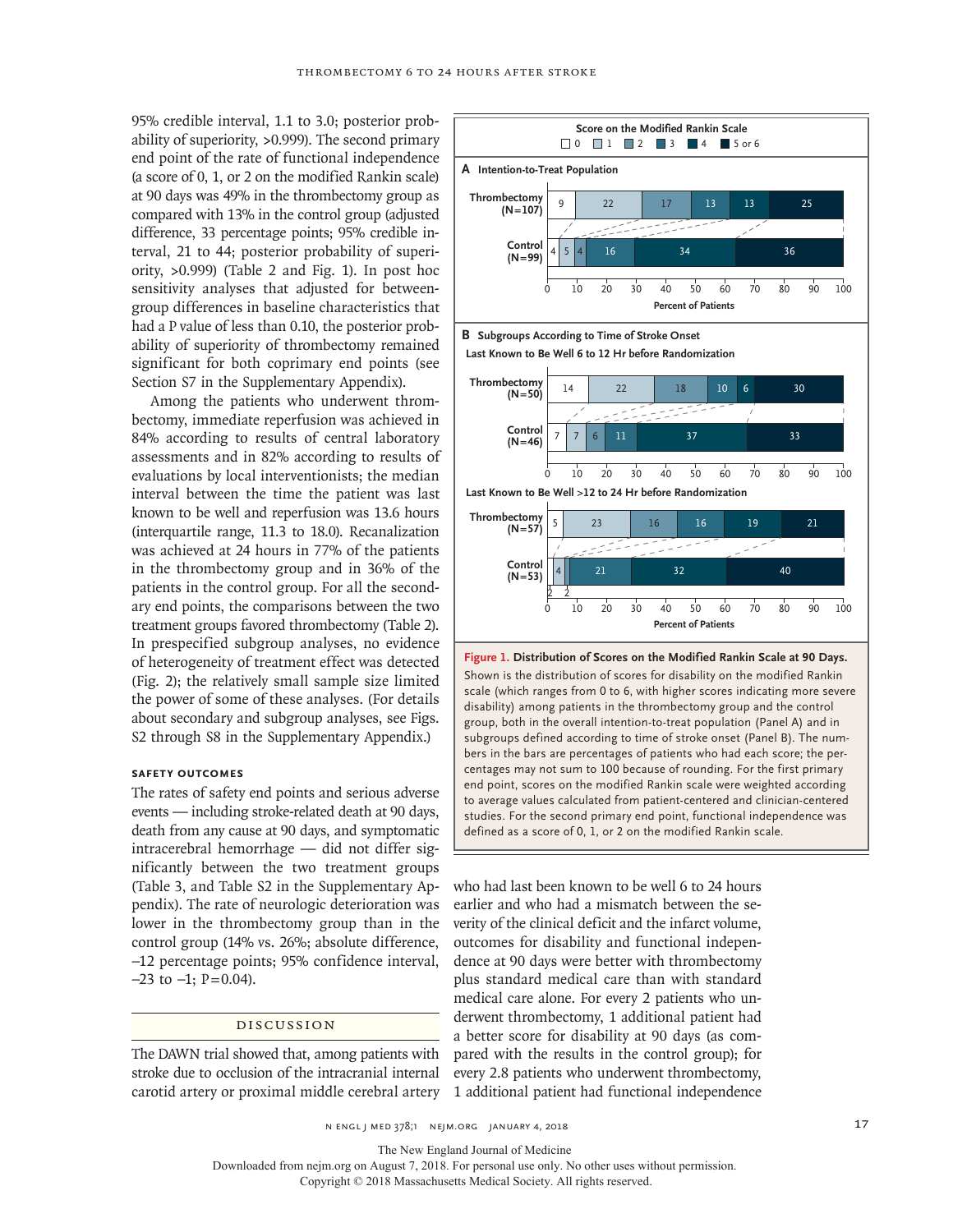| Subgroup                                                                          |                                     | Adjusted Difference between Thrombectomy |         |               |
|-----------------------------------------------------------------------------------|-------------------------------------|------------------------------------------|---------|---------------|
|                                                                                   | and Control (95% Credible Interval) |                                          | Benefit | Heterogeneity |
| Overall                                                                           |                                     | 2.0 (1.1 to 3.0)                         | >0.99   |               |
| Mismatch criteria                                                                 |                                     |                                          |         | 0.47          |
| Group A                                                                           |                                     | 2.3 (0.3 to 4.2)                         | 0.99    |               |
| Group B                                                                           |                                     | 1.8 (0.6 to 2.9)                         | >0.99   |               |
| Group C                                                                           |                                     | $2.5$ (-0.6 to 5.5)                      | 0.95    |               |
| Sex                                                                               |                                     |                                          |         | 0.14          |
| Male                                                                              |                                     | 1.8 (0.2 to 3.2)                         | 0.99    |               |
| Female                                                                            |                                     | 2.6 (1.3 to 4.0)                         | >0.99   |               |
| Age                                                                               |                                     |                                          |         | 0.42          |
| $< 80$ yr                                                                         |                                     | 1.9 (0.8 to 2.8)                         | >0.99   |               |
| $\geq 80$ yr                                                                      |                                     | 2.3 (0.3 to 4.2)                         | 0.99    |               |
| <b>Baseline NIHSS score</b>                                                       |                                     |                                          |         | 0.71          |
| 10 to 17                                                                          |                                     | 2.4 (1.0 to 3.7)                         | >0.99   |               |
| >17                                                                               |                                     | $1.8$ (0.6 to 3.1)                       | >0.99   |               |
| Occlusion site                                                                    |                                     |                                          |         | 0.77          |
| Intracranial internal carotid artery                                              |                                     | 3.0 (0.8 to 5.2)                         | >0.99   |               |
| First segment of the middle<br>cerebral artery                                    |                                     | 2.0 (0.9 to 3.1)                         | >0.99   |               |
| Type of stroke onset                                                              |                                     |                                          |         | 0.21          |
| On awakening                                                                      |                                     | $2.3$ (1.0 to 3.6)                       | >0.99   |               |
| Witnessed stroke                                                                  |                                     | 3.0 (0.5 to 5.9)                         | 0.99    |               |
| Unwitnessed stroke                                                                |                                     | 1.4 $(-0.5 \text{ to } 3.2)$             | 0.93    |               |
| Interval between time that patient was last<br>known to be well and randomization |                                     |                                          |         | 0.22          |
| 6 to 12 hr                                                                        |                                     | 1.8 (0.4 to 3.4)                         | >0.99   |               |
| $>12$ to 24 hr                                                                    |                                     | 2.4 (1.1 to 3.6)                         | >0.99   |               |
| Time from first observation of symptoms<br>to randomization                       |                                     |                                          |         | 0.70          |
| $0$ to $6$ hr                                                                     |                                     | 2.0 (0.9 to 3.2)                         | >0.99   |               |
| $>6$ hr                                                                           |                                     | 2.4 (0.8 to 3.9)                         | >0.99   |               |
| $-1$                                                                              | $\overline{2}$<br>$\mathbf 0$<br>4  | 6                                        |         |               |
| <b>Control Better</b>                                                             | <b>Thrombectomy Better</b>          |                                          |         |               |

#### **Figure 2. Subgroup Analyses of the First Primary End Point.**

The first primary end point was the mean score for disability on the utility-weighted modified Rankin scale at 90 days. To determine the utility-weighted score, the score on the modified Rankin scale is weighted according to average values calculated from patient-centered and clinician-centered studies. The following weights are assigned to scores 0 through 6 on the modified Rankin scale: 10.0, 9.1, 7.6, 6.5, 3.3, 0, and 0, respectively. The utility-weighted modified Rankin scale ranges from 0 (death) to 10 (no symptoms or disability). Adjusted differences were estimated with the use of a Bayesian general linear model with adjustment for infarct volume. In the forest plots, the size of the box is proportional to the sample size. The Bayesian posterior probability of heterogeneity is the probability of an interaction between the subgroup and the treatment benefit; a probability of greater than 0.975 or less than 0.025 was considered to be a significant interaction. Subgroups for mismatch between the severity of the clinical deficit and the infarct volume were defined according to the following criteria: patients in Group A were 80 years of age or older, had a score of 10 or higher on the National Institutes of Health Stroke Scale (NIHSS; scores range from 0 to 42, with higher scores indicating a more severe deficit), and had an infarct volume of less than 21 ml; those in Group B were younger than 80 years of age, had a score of 10 or higher on the NIHSS, and had an infarct volume of less than 31 ml; and those in Group C were younger than 80 years of age, had a score of 20 or higher on the NIHSS, and had an infarct volume of 31 to less than 51 ml. The analysis for occlusion site did not include a subgroup with occlusion of the second segment of the middle cerebral artery because of the small number of patients in that subgroup.

> at 90 days (see Section S1 in the Supplementary site, time to treatment, and type of stroke onset, sistent across prespecified subgroups that were between subgroups was limited. defined according to age, stroke severity, occlusion

> Appendix). The benefit of thrombectomy was con-but the power of the trial to assess differences

Endovascular thrombectomy in patients with

18 18 19 n engl j med 378;1 NED 378;1 NEJM.ORG JANUARY 4, 2018

The New England Journal of Medicine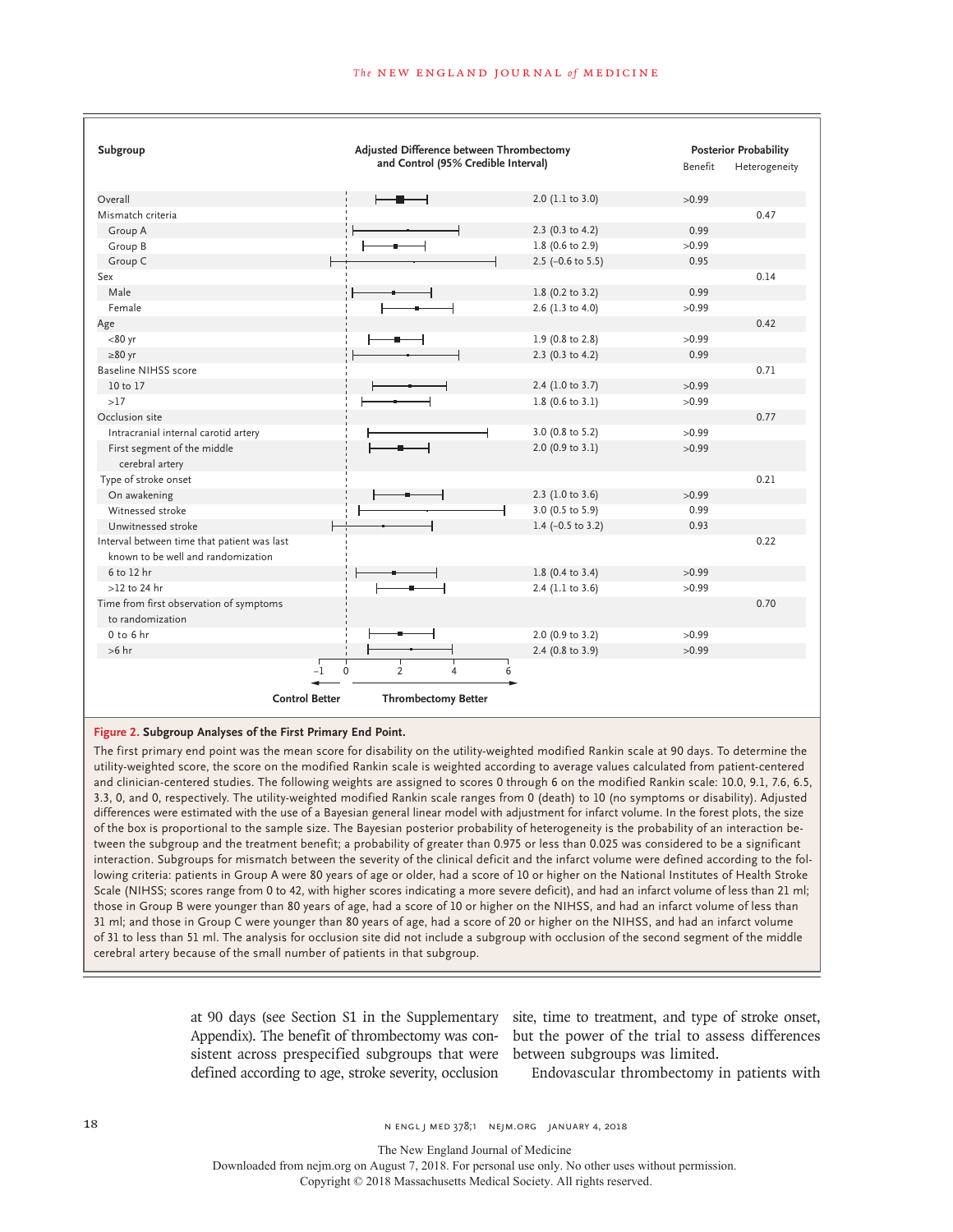| Table 3. Safety Outcomes.*                                |                                      |                                |                                           |                               |
|-----------------------------------------------------------|--------------------------------------|--------------------------------|-------------------------------------------|-------------------------------|
| Outcome                                                   | Thrombectomy<br>Group<br>$(N = 107)$ | Control<br>Group<br>$(N = 99)$ | Absolute<br><b>Difference</b><br>(95% CI) | <b>Risk Ratio</b><br>(95% CI) |
|                                                           | по. (%)                              |                                | percentage<br>points                      |                               |
| Stroke-related death at 90 days                           | 17(16)                               | 18(18)                         | $-2$ ( $-13$ to 8)                        | 1(1 to 2)                     |
| Death from any cause at 90 days                           | 20 (19)                              | 18 (18)                        | $1 (-10 to 11)$                           | 1(1 to 2)                     |
| Symptomatic intracranial hemorrhage at 24 hr <sup>+</sup> | 6(6)                                 | 3(3)                           | $3 (-3 to 8)$                             | 2(1 to 7)                     |
| Neurologic deterioration at 24 hr <sup>*</sup>            | 15 (14)                              | 26 (26)                        | $-12$ ( $-23$ to $-1$ )                   | 1(0 to 1)                     |
| Procedure-related complications                           | 7(7)                                 | <b>NA</b>                      |                                           |                               |
| Distal embolization in a different territory              | 4(4)                                 | <b>NA</b>                      |                                           |                               |
| Intramural arterial dissection                            | 2(2)                                 | <b>NA</b>                      |                                           |                               |
| Arterial perforation                                      | $\mathbf{0}$                         | <b>NA</b>                      |                                           |                               |
| Access-site complications leading to intervention         | 1(1)                                 | <b>NA</b>                      |                                           |                               |

\* There were no significant differences between the two treatment groups with respect to safety outcomes, except for

neurologic deterioration (P=0.04). All safety outcomes were adjudicated by an independent clinical-events committee. † Symptomatic intracranial hemorrhage was defined according to European Cooperative Acute Stroke Study III criteria as the presence of extravascular blood in the cranium that was associated with an increase in the NIHSS score of 4 points

or more or death and was judged to be the predominant cause of neurologic deterioration. ‡ Neurologic deterioration was defined as an increase in the NIHSS score of 4 or more points within 5 days after stroke

that was not attributed to intracranial hemorrhage or malignant cerebral edema.

stroke is usually performed within 6 hours after the onset of stroke. However, the rate of functional independence in the thrombectomy group in our trial, in which patients received treatment 6 to 24 hours after stroke onset, was similar to the rate reported in a pooled analysis of five trials of thrombectomy, in which patients predominantly received treatment within 6 hours after stroke onset (49% and 46%, respectively).<sup>7</sup> In contrast, the rate of functional independence in the control group in our trial was lower than the rate in the control group in the pooled analysis (13% vs. 26%). It is possible that the worse outcomes in our control group were related to the lower rate of treatment with intravenous alteplase (14% in our trial vs. 88% in the pooled analysis); patients were enrolled in our trial after the accepted window of time in which intravenous thrombolytic therapy is typically administered. An additional possible determinant of the worse outcomes in our control group was a higher percentage of patients with adverse prognostic features, particularly an age of 80 years or older and an NIHSS score after stroke of 10 or higher. The rates of functional independence that were observed in our control

observational studies that included older patients with occlusion of a proximal large vessel who had a severe deficit and did not receive treatment with intravenous alteplase or thrombectomy.<sup>20-22</sup> Other recent randomized trials of thrombectomy have used enrollment criteria that are similar to those used in our trial.<sup>23</sup>

This trial has limitations. Randomization was stratified according to prognostic variables that the investigators determined to be most pertinent in the patient population; these variables were balanced between the two treatment groups. However, there were significant differences between the two groups in other baseline variables. In post hoc sensitivity analyses that adjusted for these differences, the benefit of thrombectomy remained.

group are similar to those reported in prospective from the rates seen with standard medical care. We found that, among patients with acute stroke who have a mismatch between the severity of the clinical deficit and the infarct volume, the safety profile for thrombectomy performed 6 to 24 hours after the onset of stroke was similar to a previously observed safety profile for thrombectomy performed within 6 hours after the onset of stroke<sup>7</sup>; the rates of death and symptomatic intracerebral hemorrhage did not differ significantly

n engl j med 378;1 nejm.org January 4, 2018 19

The New England Journal of Medicine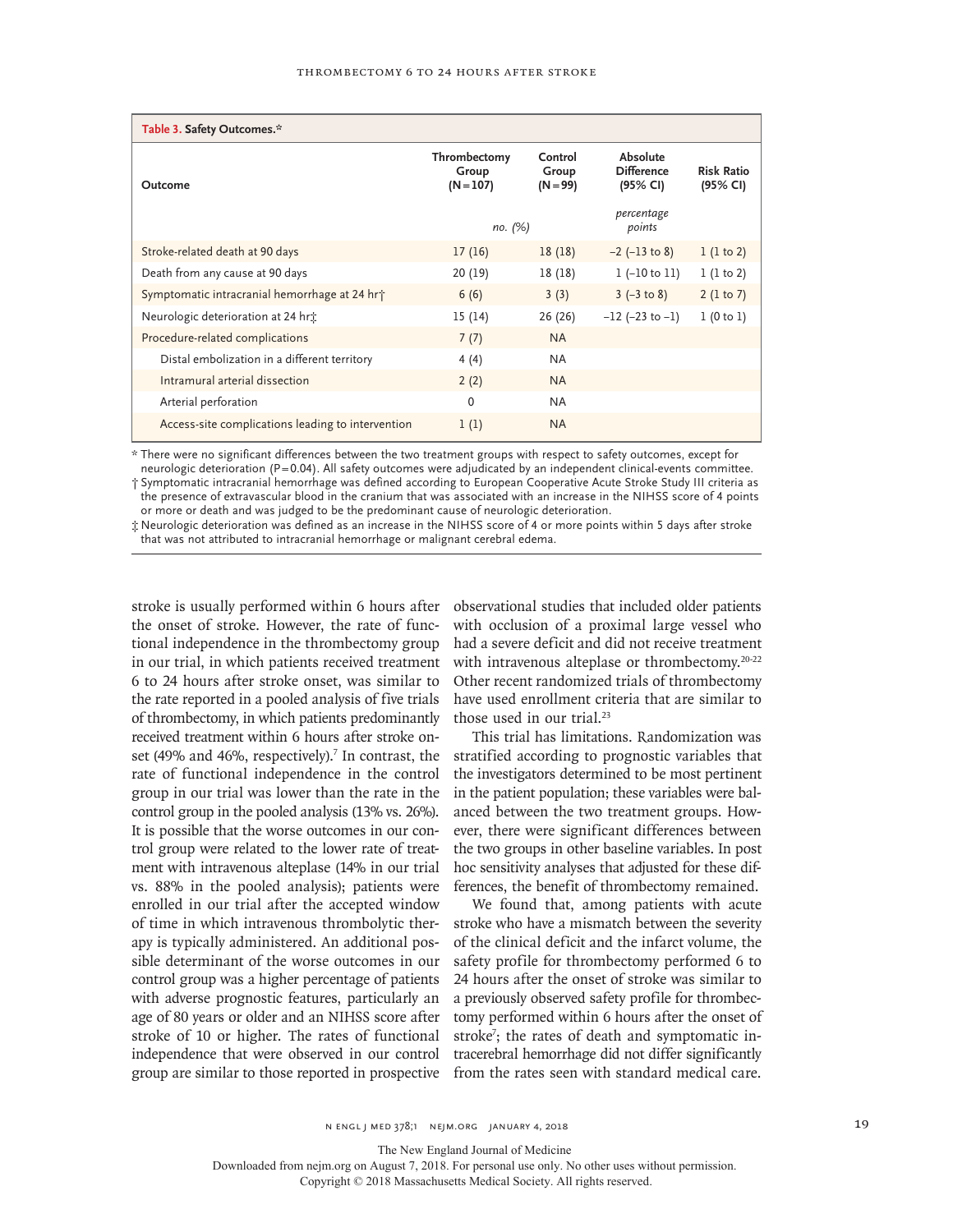Because our trial restricted enrollment to patients with infarcts of a small or medium volume, our findings may be concordant with previous reports that the extent of tissue injury is a determinant of the risk of symptomatic intracerebral hemorrhage after reperfusion therapy.24

On the basis of retrospective studies, approximately one third of the patients with occlusion of a proximal anterior cerebral vessel who present within 6 to 24 hours after the onset of stroke may meet the imaging-based eligibility criteria that were used in this trial.<sup>25,26</sup> Further studies are needed to establish the prevalence of patients who would be eligible for thrombectomy among the entire population of patients with ischemic stroke. Further studies are also needed to determine whether late thrombectomy has a benefit when more widely available imaging techniques are used to estimate the infarct volume at presentation, such as assessment of the extent of hypodensity on non–contrast-enhanced CT.

In conclusion, we found that outcomes for disability were better with thrombectomy plus standard medical care than with standard medical care alone among patients with acute stroke who received treatment 6 to 24 hours after they had last been known to be well and who had a mismatch between the severity of the clinical deficit and the infarct volume, which was assessed with the use of diffusion-weighted MRI or perfusion CT and measured with the use of automated software.

Supported by Stryker Neurovascular.

Dr. Yavagal reports receiving consulting fees from and serving on a steering committee for Medtronic and receiving consulting fees from Neural Analytics; Dr. Cognard, receiving consulting fees from Medtronic, Stryker, and MicroVention; Dr. Hanel, receiving consulting fees from Stryker, MicroVention, and Codman and grant support and consulting fees from Medtronic and holding stock in Neurvana, Three Rivers Medical, and InNeuroCo; Dr. Sila, receiving honoraria and administrative analysis from Medtronic; Dr. Hassan, receiving consulting fees, lecture fees, and proctor fees from Medtronic and consulting fees and lecture fees from Penumbra, MicroVention, GE Healthcare, and Stryker; Dr. Levy, receiving lecture fees and honoraria for training from Covidien, consulting fees from Pulsar Vasulcar, and honoraria for training from Abbott Vascular, holding stock and ownership interest in Intratech Medical, NeXtGen Biologics, and Neuravi, serving on advisory boards for Stryker, NeXtGen Biologics, MedX, and Cognition Medical, and serving as an expert witness for Renders Medical; Dr. Mitchell, receiving grant support to his institution from Stryker and Medtronic and serving as an unpaid advisory-board member for Johnson & Johnson; Dr. Chen, receiving consulting fees from Medtronic and lecture fees from Penumbra, receiving lecture fees from and serving on an advisory board for Stryker, and serving on an advisory board for Genentech; Dr. English, receiving consulting fees from Stryker; Dr. Baxter, receiving consulting fees and fees for serving on a speakers' bureau from Penumbra and consulting fees from Stryker, Medtronic, Route 92 Medical, and Pulsar and holding U.S. Patent 9526863 on devices and methods for perfusion therapy, licensed to Neuronal Protection System; Dr. Abraham, receiving consulting fees and lecture fees from Stryker and fees for serving on a speakers' bureau and lecture fees from Boehringer Ingelheim; Dr. Veznedaroglu, receiving consulting fees from Stryker, Trice, and Penumbra; Dr. Lopes, receiving grant support and honoraria for training and educational activities from and serving on an advisory board for Stryker; Dr. Yoo, receiving grant support from Penumbra, and Neuravi–Cerenovus and having an equity investment in Insera Therapeutics; Dr. Olivot, receiving lecture fees from Boston Scientific, Pfizer, Bristol-Myers Squibb, and Boehringer Ingelheim and consulting fees from AstraZeneca and Servier; Mr. Shields, being employed by Stryker; Dr. Graves, receiving consulting fees from Stryker; Dr. Lewis, receiving fees for serving as a senior statistical scientist from Berry Consultants; Dr. Smith, receiving fees for serving as chair of a data and safety monitoring board from Stryker; Dr. Liebeskind, receiving consulting fees from Stryker and Medtronic; Dr. Saver, receiving grant support paid to the University of California Regents and fees for serving on steering committees from Medtronic–Abbott and Neuravi; and Dr. Jovin, receiving consulting fees from and owning stock in Silk Road Medical, owning stock in and serving on an advisory board for Anaconda BioMed, Route 92 Medical, Blockade Medical, and FreeOx Biotech, and receiving consulting fees and fees for serving on a data and safety monitoring board from Codman and consulting fees and fees for serving on a steering committee from Neuravi. No other potential conflict of interest relevant to this article was reported.

Disclosure forms provided by the authors are available with the full text of this article at NEJM.org.

#### **Appendix**

The authors' full names and academic degrees are as follows: Raul G. Nogueira, M.D., Ashutosh P. Jadhav, M.D., Ph.D., Diogo C. Haussen, M.D., Alain Bonafe, M.D., Ronald F. Budzik, M.D., Parita Bhuva, M.D., Dileep R. Yavagal, M.D., Marc Ribo, M.D., Christophe Cognard, M.D., Ricardo A. Hanel, M.D., Cathy A. Sila, M.D., Ameer E. Hassan, D.O., Monica Millan, M.D., Elad I. Levy, M.D., Peter Mitchell, M.D., Michael Chen, M.D., Joey D. English, M.D., Qaisar A. Shah, M.D., Frank L. Silver, M.D., Vitor M. Pereira, M.D., Brijesh P. Mehta, M.D., Blaise W. Baxter, M.D., Michael G. Abraham, M.D., Pedro Cardona, M.D., Erol Veznedaroglu, M.D., Frank R. Hellinger, M.D., Lei Feng, M.D., Jawad F. Kirmani, M.D., Demetrius K. Lopes, M.D., Brian T. Jankowitz, M.D., Michael R. Frankel, M.D., Vincent Costalat, M.D., Nirav A. Vora, M.D., Albert J. Yoo, M.D., Ph.D., Amer M. Malik, M.D., Anthony J. Furlan, M.D., Marta Rubiera, M.D., Amin Aghaebrahim, M.D., Jean-Marc Olivot, M.D., Wondwossen G. Tekle, M.D., Ryan Shields, M.Sc., Todd Graves, Ph.D., Roger J. Lewis, M.D., Ph.D., Wade S. Smith, M.D., Ph.D., David S. Liebeskind, M.D., Jeffrey L. Saver, M.D., and Tudor G. Jovin, M.D.

The authors' affiliations are as follows: the Marcus Stroke and Neuroscience Center, Grady Memorial Hospital, and the Department of Neurology, Emory University School of Medicine, Atlanta (R.G.N., D.C.H., M.R.F.); the Stroke Institute, Departments of Neurology (A.P.J., T.G.J.) and Neurosurgery (B.T.J.), University of Pittsburgh Medical Center, Pittsburgh, and Abington Health, Abington (Q.A.S.) — both in Pennsylvania; the Department of Neuroradiology, Hôpital Gui-de-Chauliac, Montpellier (A.B., V.C.), and the Department of Diagnostic and Therapeutic Neuroradiology (C.C.) and the Neuroimaging Center and Center for Clinical Investigations (J.-M.O.), Uni-

20 **20** N ENGL J MED 378;1 NEJM.ORG JANUARY 4, 2018

The New England Journal of Medicine